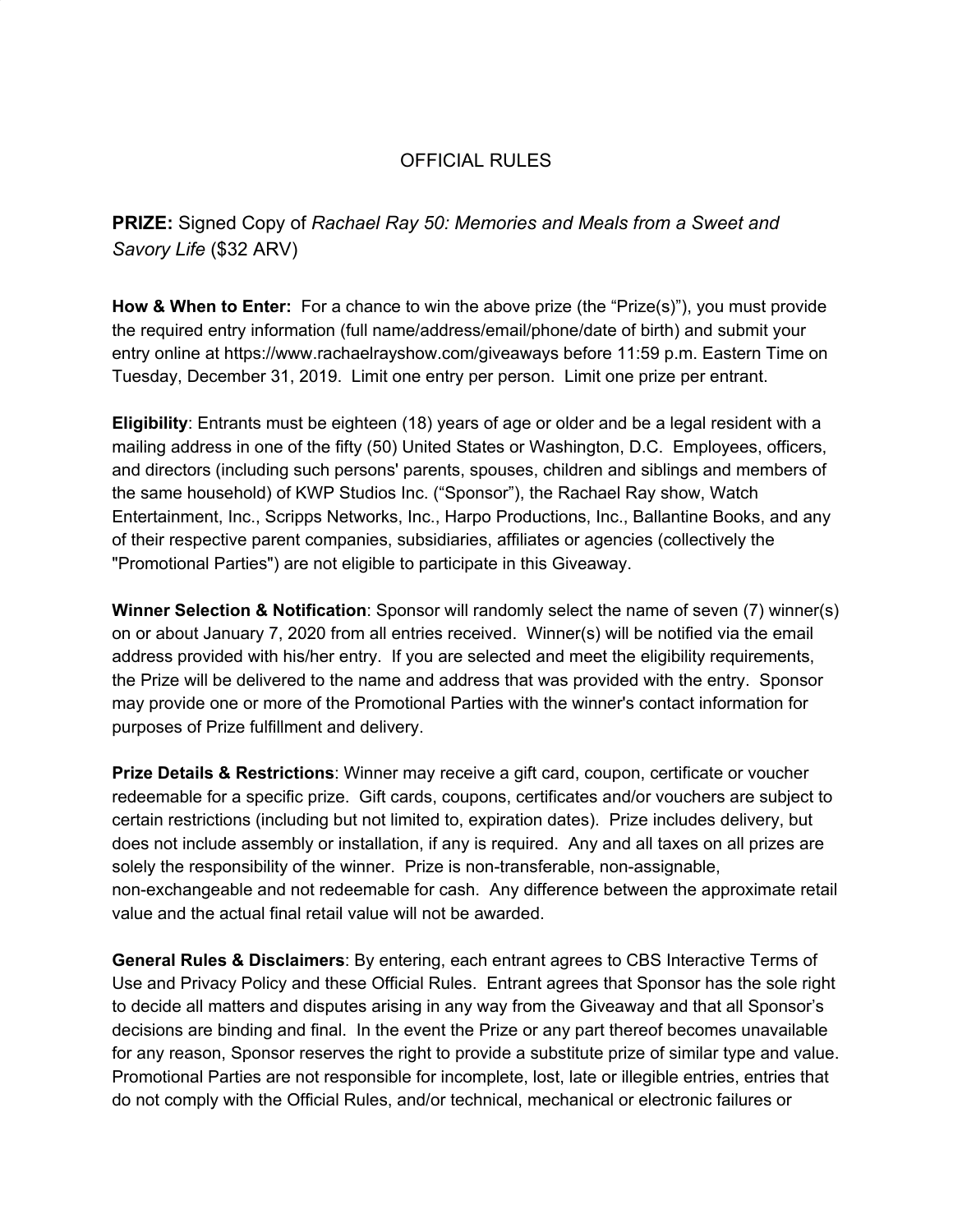problems of any kind, including without limitation, interruptions in or unavailability of services, delayed or filtered communications or transmissions, and errors, defects or malfunctions in computer, digital device or other equipment hardware or software. If any prize notification or Giveaway-related communication is faulty, rejected or returned as undeliverable or if a participant cannot be reached after reasonable attempts have been made, that participant may be disqualified and an alternate winner may be randomly selected. Promotional Parties are not responsible or liable for false, incorrect, changed, incomplete or illegible contact information. Promotional Parties are not responsible or liable for late, lost, damaged, intercepted, misdirected, or unsuccessful efforts to notify the potential winner. If despite good faith efforts, Sponsor is unable to confirm a winner prior to any Prize expiration date or Prize availability period stated in these Rules or otherwise (or in time for a winner to reasonably receive and/or use the Prize within such applicable time frame), Sponsor reserves the right not to award the prize. Sponsor also reserves the right not to award the Prize if a winner cannot be confirmed after three good faith attempts to do so. EACH WINNER AGREES THAT, TO THE EXTENT PERMITTED BY LAW, THE PRIZE(S) ARE PROVIDED AS-IS WITHOUT ANY WARRANTY, REPRESENTATION OR GUARANTEE, EXPRESS OR IMPLIED, IN FACT OR IN LAW, WHETHER NOW KNOWN OR HEREINAFTER ENACTED, RELATIVE TO THE USE OR ENJOYMENT OF THE PRIZE, INCLUDING, WITHOUT LIMITATION, ITS QUALITY, MERCHANTABILITY OR FITNESS FOR A PARTICULAR PURPOSE. Promotional Parties are also not responsible or liable for damage to the Prize sustained during shipping or product defects of any kind.

**Release of Liability and Publicity**: By entering the Giveaway, entrant agrees to release and hold harmless all of the Promotional Parties, Facebook, each of their parents, subsidiaries, affiliates, partners, successors, assigns and all of the foregoing entities' respective officers, directors, employees, talent, representatives, agents and shareholders, from and against any and all claims, causes of action, demands, losses or liabilities of any nature whatsoever (including without limitation, property damage, personal injury and/or death) which may result, directly or indirectly, in whole or part, from entrant's participation in the Giveaway or with respect to the awarding, receipt, possession, use and/or misuse of the Prize or any part thereof. Except where legally prohibited, each winner grants to the Promotional Parties the right to use, reuse and license others to use his/her name, state of residence, photograph, and/or likeness, and any entry which has been submitted, for advertising, publicity, promotion and/or disclosure purposes in all media worldwide without limitation or additional compensation. Sponsor reserves the right to require proof of eligibility.

**Misc.:** No purchase necessary. Chances of winning depend on the number of eligible entries received. All federal, state and local laws apply. Void where prohibited by law. (*This Giveaway is in no way sponsored, endorsed or administered by Facebook or other social media entity. Entrants are providing information to Sponsor and not to Facebook or other social media entities*.)

Official Sponsor: KWP Studios Inc., 226 West 26<sup>th</sup> Street, New York, New York 10001